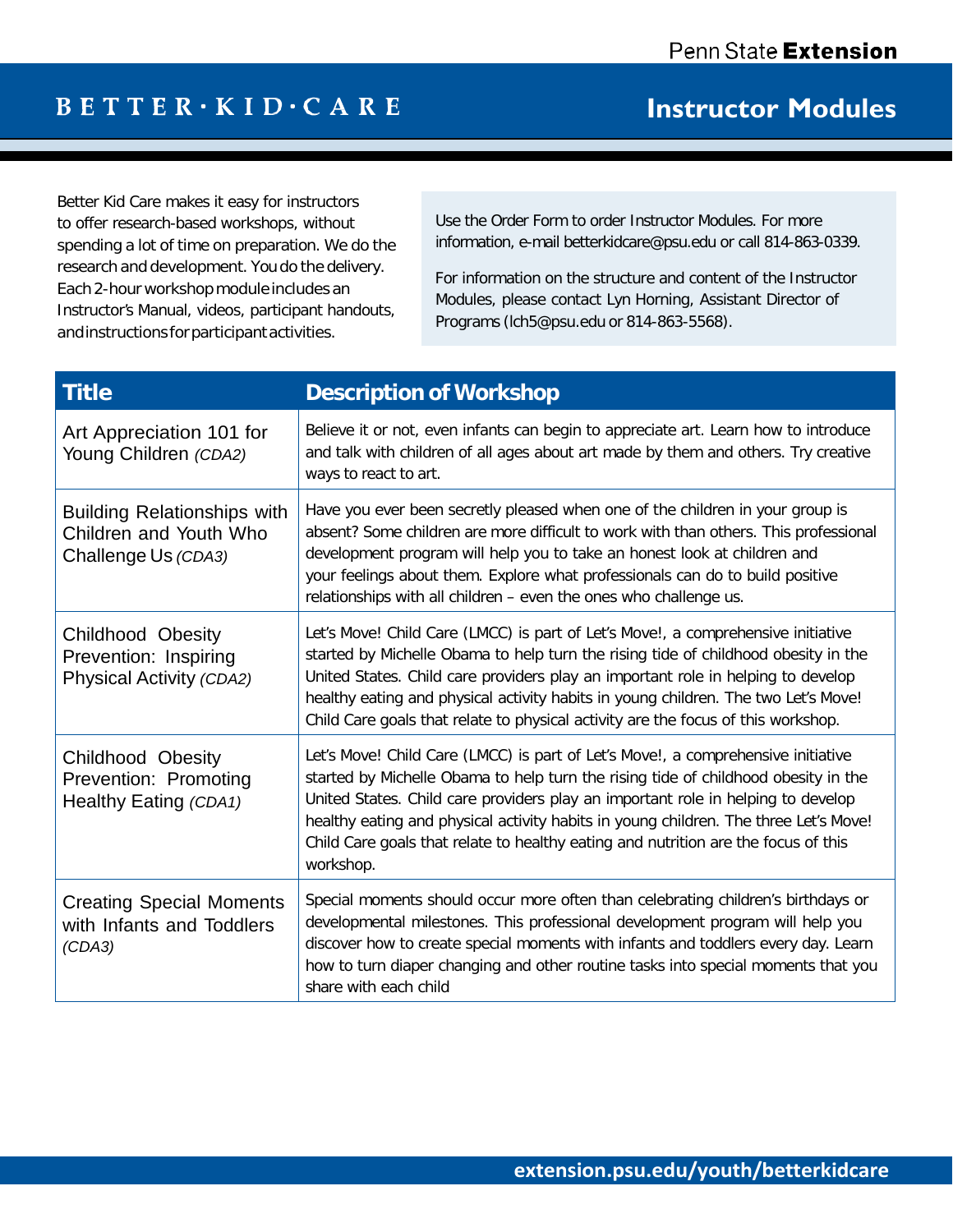| <b>Title</b>                                                                                        | <b>Description of Workshop</b>                                                                                                                                                                                                                                                                                                                                                                                                                                          |
|-----------------------------------------------------------------------------------------------------|-------------------------------------------------------------------------------------------------------------------------------------------------------------------------------------------------------------------------------------------------------------------------------------------------------------------------------------------------------------------------------------------------------------------------------------------------------------------------|
| <b>Emergency Preparedness</b><br>in Child Care Centers:<br>Developing the Plan (CDA1)               | Fire, flood, bomb threat, missing child, utility disruption, tornadoes No one likes<br>to think of all the possible emergencies that can occur. But that's no excuse for<br>not being prepared. This professional development program will help child care<br>program directors and administrators to develop an emergency preparedness plan<br>for their facility to help staff, children, and families to be prepared for any type of<br>emergency situation.         |
| <b>Every Child Counts:</b><br><b>Building Community (CDA3)</b>                                      | Jamal seems different from the rest of the children in your group. He usually plays<br>by himself and when he asks to join others in play, they usually say, "No." This<br>professional development program will help you learn how to bring out nurturing,<br>caring behaviors in children to create a community where children support each<br>other. You'll learn ways to help Jamal and others like him to rise from being loners<br>in the group to being leaders. |
| <b>Family Child Care: Getting</b><br>Started (CDA5)                                                 | This workshop is an overview of key points to think about before opening a family<br>child care home, including personal and family considerations, state regulations,<br>and business aspects of this occupation. The DVD segments accompanying this<br>workshop contain interviews with experienced family child care providers discussing<br>the advantages and disadvantages of family child care as a profession.                                                  |
| Getting Ready to Read<br>and Write: Supporting<br>Children's Development<br>(CDA2)                  | Before learning to read and write, children need to develop a variety of important<br>foundational skills. These emergent literacy skills develop over time and are<br>important in a child's journey to becoming a successful reader and writer. Learn<br>developmentally appropriate ways to promote and enhance the development of<br>children's emergent literacy skills.                                                                                           |
| Giving Your Best: Making<br>Secure Attachments (CDA3)                                               | If you make a list of qualities of successful adults it will likely include: confidence,<br>independence, strong social skills, resilience, cooperation, etc. The foundation for<br>these traits is built on the relationships that infants and toddlers form with the adults<br>in their world. Learn what you can provide for children today to help prepare them<br>to be successful adults tomorrow.                                                                |
| Healthy Air + Healthy<br>Spaces = Healthy Children<br>(DVD contains PowerPoint, no<br>video) (CDA1) | Have you ever considered that a child care home or center could be making<br>children sick? This workshop will help participants explore the connections between<br>children's health and indoor environments of child care facilities. Participants will<br>learn safer practices to help assure that indoor environments are safe for children.                                                                                                                       |
| How to Turn Good Play<br>into GREAT Play (CDA2)                                                     | Learn the secrets of how to help children expand their play: when to step in, when<br>to step out, what questions to ask, how to get them to think. AND find out how<br>great play reduces discipline problems.                                                                                                                                                                                                                                                         |